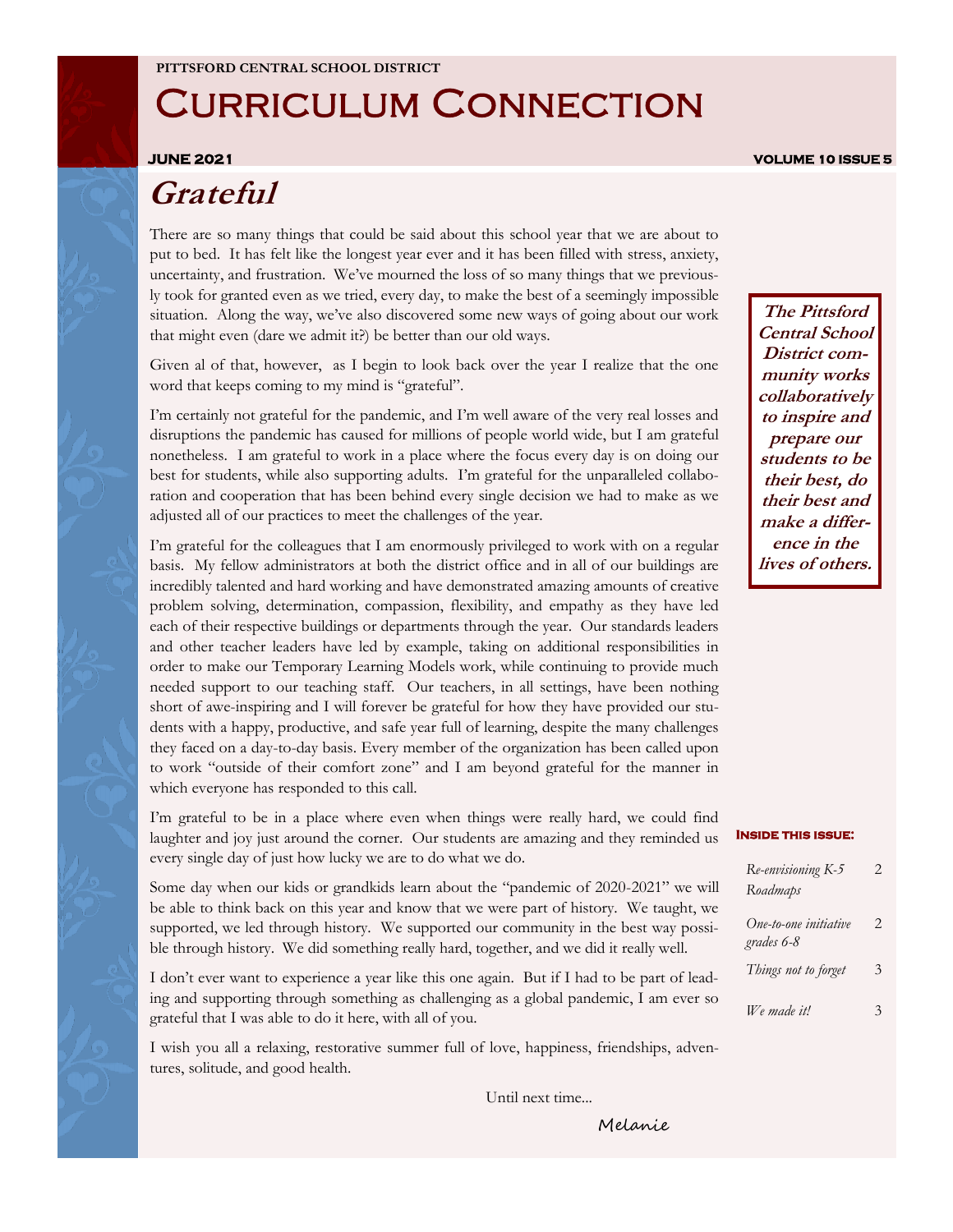

#### **Re-envisioning our K-5 Roadmaps**

Our Elementary Instructional Roadmaps served an important purpose during the 2020-21 school year. Originally designed to allow for anticipated movement of students between Temporary Learning Models while also honoring the need for teachers to focus on social emotional learning needs, they provided clarity around the most essential standards/skills/content in each of our core subject areas. Those essentials were directly aligned to our report card indicators. Along the way, we discovered some additional benefits, as well as some potential drawbacks, to the roadmaps.

Providing a focus on the essentials gave teachers permission to let go of some things while going more deeply with others. The alignment suggested by the roadmaps strengthened the work of PLC teams within and across the buildings. They were a useful tool for learning specialists as well as other support service providers and teachers new to Pittsford, or new to a grade level, found them to be an invaluable tool for guiding their work this year. Some teachers, however, have shared that the roadmaps felt overly prescriptive or inflexible, and that they impeded on their ability to be responsive to their students and in charge of their own planning.

Our goal moving in to next year is to retain what was good and important about the roadmaps while also making important changes in order to keep the document flexible, responsive, and supportive for teachers. We will be re-envisioning the Instructional Roadmaps into **"Guides to the Essentials"**, but we need the help and input of elementary teachers to do so!

To facilitate continued collaborative work around this Guide, the Teacher Center Catalog will include a onehour asynchronous offering that will provide an opportunity for all elementary classroom teachers to provide feedback, suggest revisions, share ideas, voice concerns, make suggestions, etc. to inform the Guide to the Essentials for their grade level.

As soon as the course has been created in the catalog, a link to it will be pushed out to teachers via their grade level Teams site. Be on the lookout for that information as we genuinely hope that your voice can be heard and your expertise can be used to frame this important resource.

# **One-to-one initiative starting in grades 6-9**

Thanks to the overwhelming support of the Pittsford Community, a resolution was passed by the voters on May 18th allowing us to use monies from our Technology Reserve to purchase a significant number of devices for student use. These devices will, in part, replace those that need to be recycled after 15 months of remote learning stretched some of our laptops beyond their normal "end of life". However, a significant focus for this purchase is to allow us to put a districtowned device into the hands of every student, grades 6-9, next year allowing for a "one-to-one" environment at both middle schools and across many of our 9th grade classrooms.

During the 2020-21 school year, both Barker and Calkins were able to re-deploy their existing allotment of laptops in a manner that allowed every student to have use of a device in school all day long. Students were assigned a device that they took with them from class to class each day. Those who needed a school owned device on their at-home hybrid days, took the device back and forth between school and home. Other students left the device at school where it was used by a student from the other cohort on the opposite days. As a result, both students and teachers became skillful at the seamless use of instructional technology to support and deepen learning.

As we looked ahead to life beyond our Temporary Learning Models, it was challenging to think about the need to pull back on the student access to technology. Not only have our current middle school students come to rely on unimpeded access to devices, but so have their teachers. Teachers have embraced the technology and made significant and impactful changes in their practice that we would not want to lose. This was the incentive for moving forward with the proposal to purchase enough devices to be able to provide all students, **grades 6 through 9,** with their own device.

The District Technology Management Committee has been processing this initiative for the last several months and will play a key role in supporting the initial roll-out and evaluating its impact. The 2021-22 school year will serve as a pilot year for us and the impact of this early foray into a one-to-one environment will be studied to determine any appropriate next steps.

Due to ordering timelines and supply chain challenges, we do NOT anticipate having the devices available for students on the first day of school. This delay will provide us with some time for further communications, supports, and trainings in the late summer and early weeks of fall. We are excited to be able to support both teachers and students with this work.